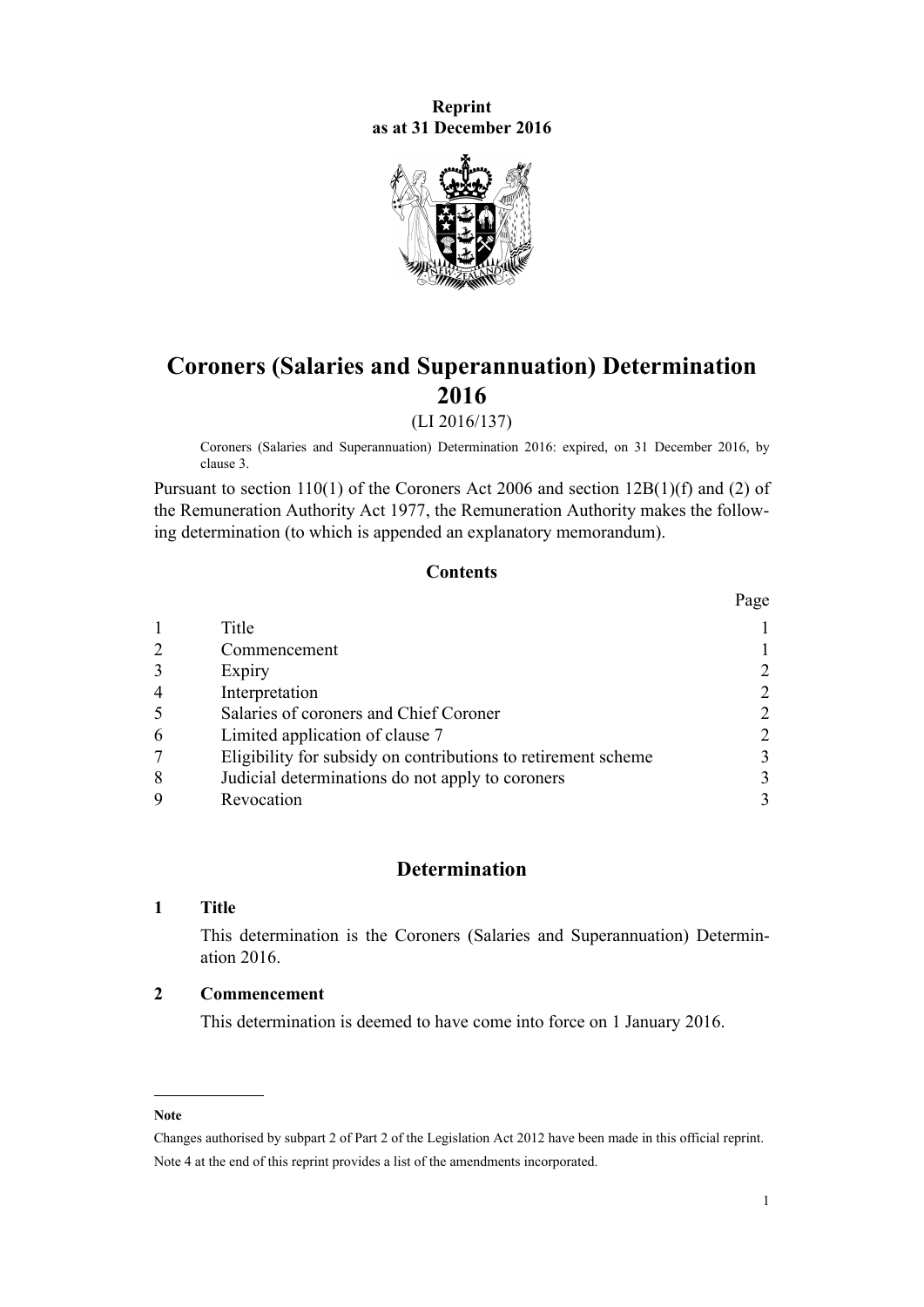#### <span id="page-1-0"></span>**3 Expiry**

This determination expires on 31 December 2016.

#### **4 Interpretation**

In this determination, unless the context otherwise requires,—

**coroner**—

- (a) means a person holding office under any of [sections 103](http://prd-lgnz-nlb.prd.pco.net.nz/pdflink.aspx?id=DLM377850), [104,](http://prd-lgnz-nlb.prd.pco.net.nz/pdflink.aspx?id=DLM377853) or [105](http://prd-lgnz-nlb.prd.pco.net.nz/pdflink.aspx?id=DLM377856) of the Coroners Act 2006; but
- (b) does not include a person who, under section  $8(d)$  of the District Courts Act 1947, is a coroner by virtue of holding office as a District Court Judge

**new GSF Scheme** means the new government service superannuation scheme established under [Part 2A](http://prd-lgnz-nlb.prd.pco.net.nz/pdflink.aspx?id=DLM446842) of the Government Superannuation Fund Act 1956

**retirement scheme** means a retirement scheme as defined in [section 6\(1\)](http://prd-lgnz-nlb.prd.pco.net.nz/pdflink.aspx?id=DLM4090590) of the Financial Markets Conduct Act 2013, other than the new GSF Scheme

**year** means a period of 12 months ending on 31 December.

#### **5 Salaries of coroners and Chief Coroner**

- (1) The salary payable to a coroner must be at the annual rate of \$264,690.
- (2) The salary payable to a Chief Coroner where that person is not a Judge must be at the annual rate of \$339,150, payable from the date on which the Chief Coroner is appointed.
- (3) A relief coroner appointed under [section 104](http://prd-lgnz-nlb.prd.pco.net.nz/pdflink.aspx?id=DLM377853) of the Coroners Act 2006 is entitled to an additional payment of up to \$39,700 by way of salary, provided that the annual sum of the following amounts must not exceed \$304,395:
	- (a) the salary payable under subclause (1); and
	- (b) any additional payment under this subclause; and
	- (c) any superannuation subsidy (inclusive of any tax liability) that the coroner is entitled to be paid by the Crown other than under this determination.

#### **6 Limited application of clause 7**

[Clause 7](#page-2-0) does not apply to—

- (a) a Chief Coroner who is a Judge; or
- (b) a coroner who—
	- (i) is a former coroner appointed under [section 103\(5\)](http://prd-lgnz-nlb.prd.pco.net.nz/pdflink.aspx?id=DLM377850) of the Coroners Act 2006; or
	- (ii) is a relief coroner appointed under [section 104](http://prd-lgnz-nlb.prd.pco.net.nz/pdflink.aspx?id=DLM377853) of the Coroners Act 2006; or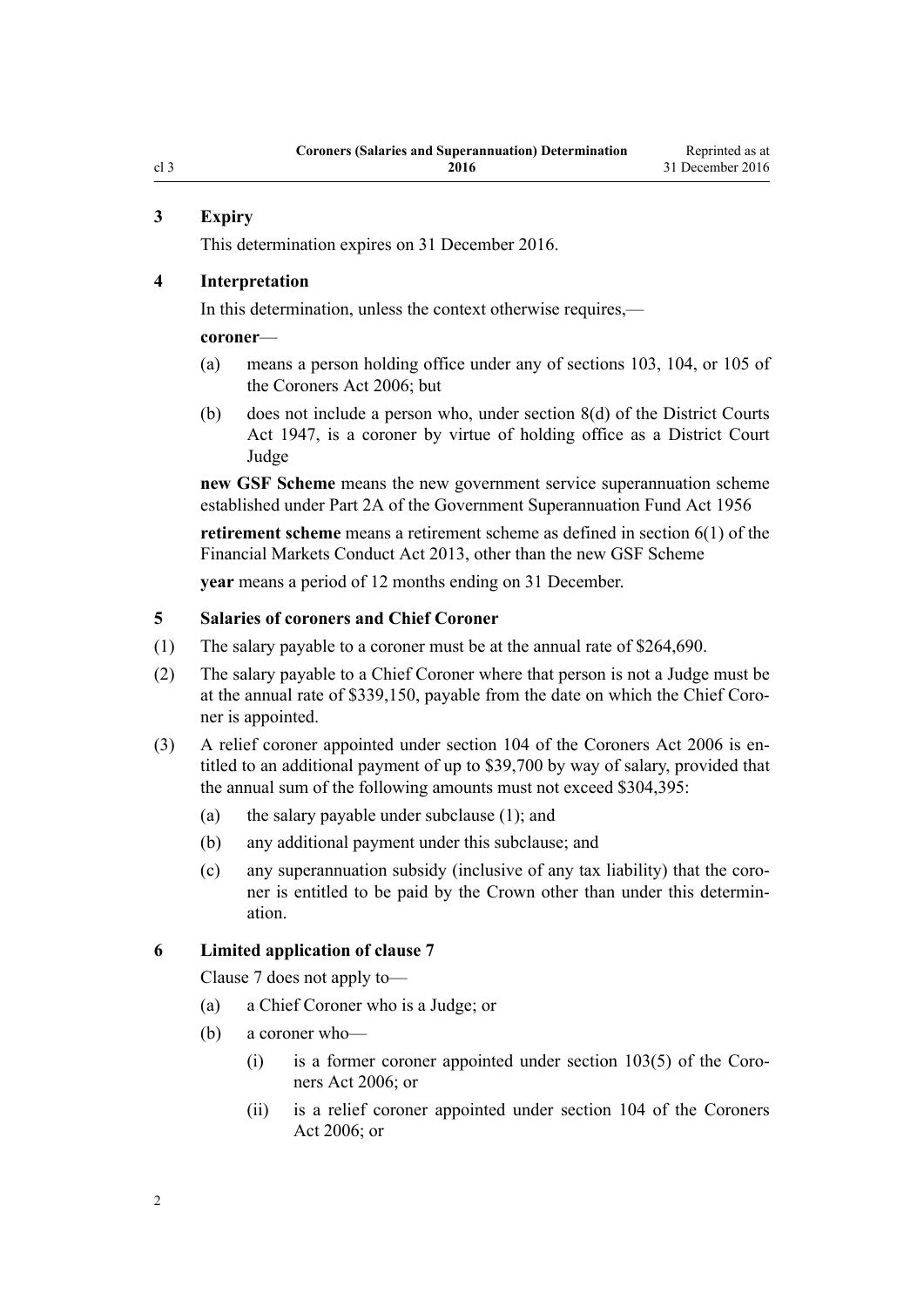- <span id="page-2-0"></span>(iii) is a current contributor under [Part 5A](http://prd-lgnz-nlb.prd.pco.net.nz/pdflink.aspx?id=DLM447398) of the Government Superannuation Fund Act 1956; or
- (iv) is a current contributor to the new GSF Scheme.

#### **7 Eligibility for subsidy on contributions to retirement scheme**

- (1) A coroner or Chief Coroner who chooses to contribute to a retirement scheme is entitled to have a subsidy paid on his or her contribution.
- (2) The maximum amount of superannuation subsidy (inclusive of any tax liability) that is payable in any year is 20% of the gross salary actually paid to the coroner in that year.
- (3) In order to qualify for a superannuation subsidy, the contribution that the coroner or Chief Coroner must make to the retirement scheme, when expressed as a ratio of the superannuation subsidy to that person's contribution, is 5:1.

#### **8 Judicial determinations do not apply to coroners**

To avoid doubt,—

- (a) nothing in the [Judicial Salaries and Allowances Determination \(No 2\)](http://prd-lgnz-nlb.prd.pco.net.nz/pdflink.aspx?id=DLM6689000) [2015](http://prd-lgnz-nlb.prd.pco.net.nz/pdflink.aspx?id=DLM6689000) applies to coroners; and
- (b) nothing in the [Judicial Superannuation Determination 2006](http://prd-lgnz-nlb.prd.pco.net.nz/pdflink.aspx?id=DLM369327) applies to coroners to whom clause 7 applies.

## **9 Revocation**

The [Coroners \(Salaries and Superannuation\) Determination 2015](http://prd-lgnz-nlb.prd.pco.net.nz/pdflink.aspx?id=DLM6418319) (LI 2015/66) is revoked.

Dated at Wellington this 7th day of June 2016.

F Wilde, Chairperson.

> A Foulkes, **Member**

G Summers, **Member**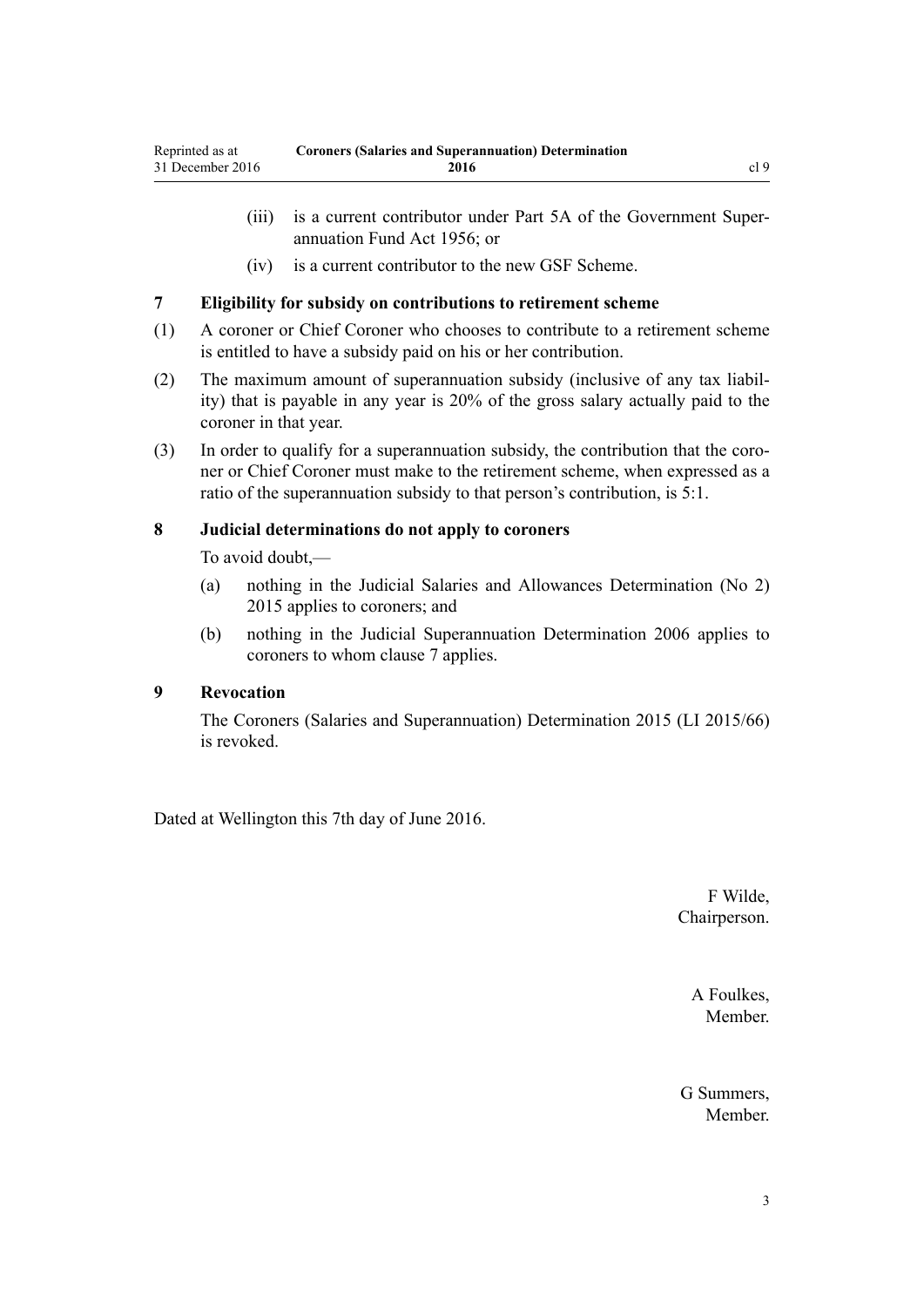# **Explanatory memorandum**

<span id="page-3-0"></span>*This memorandum is not part of the determination, but is intended to indicate its general effect.*

This determination, which is deemed to have come into force on 1 January 2016 and expires on 31 December 2016, sets the salaries and superannuation rights of coroners and a Chief Coroner who is not a Judge.

The Remuneration Authority (the **Authority**) is responsible for setting the remuneration and the superannuation rights of coroners.

The Authority is required to have regard to the following when setting remuneration for coroners and other judicial officers:

- the need to achieve and maintain fair relativity with the levels of remuneration received elsewhere; and
- the need to be fair both—
	- to the persons or group of persons whose remuneration is being determined; and
	- to the taxpayer; and
- the need to recruit and retain competent persons.

In addition, the Authority must take into account—

- the requirements of the position concerned; and
- the conditions of service enjoyed by the persons whose remuneration is being determined and those enjoyed by the persons or members of the group of persons whose remuneration and conditions of employment are, in the opinion of the Authority, comparable with those of the persons or members of the group whose remuneration is being determined; and
- any prevailing adverse economic conditions, based on evidence from an authoritative source, and may determine the remuneration at a rate lower than it would otherwise have determined.

The Authority's first determination for coroners came into force on 1 July 2007. In determinations made since that time, the Authority has set coroners' remuneration taking account of movement in the remuneration of other judicial officers and of those in the recruitment pools from which coroners are drawn.

This determination increases the salary of coroners from \$259,500 to \$264,690, in line with the increase in salaries that the Authority determined for District Court Judges in 2015/16. It also provides for a salary of \$339,150 for a Chief Coroner where that person is not a Judge.

The determination is for a year, from 1 January 2016. The determination could not be finalised earlier because of the preparatory work that the Authority was required to undertake before making the determination.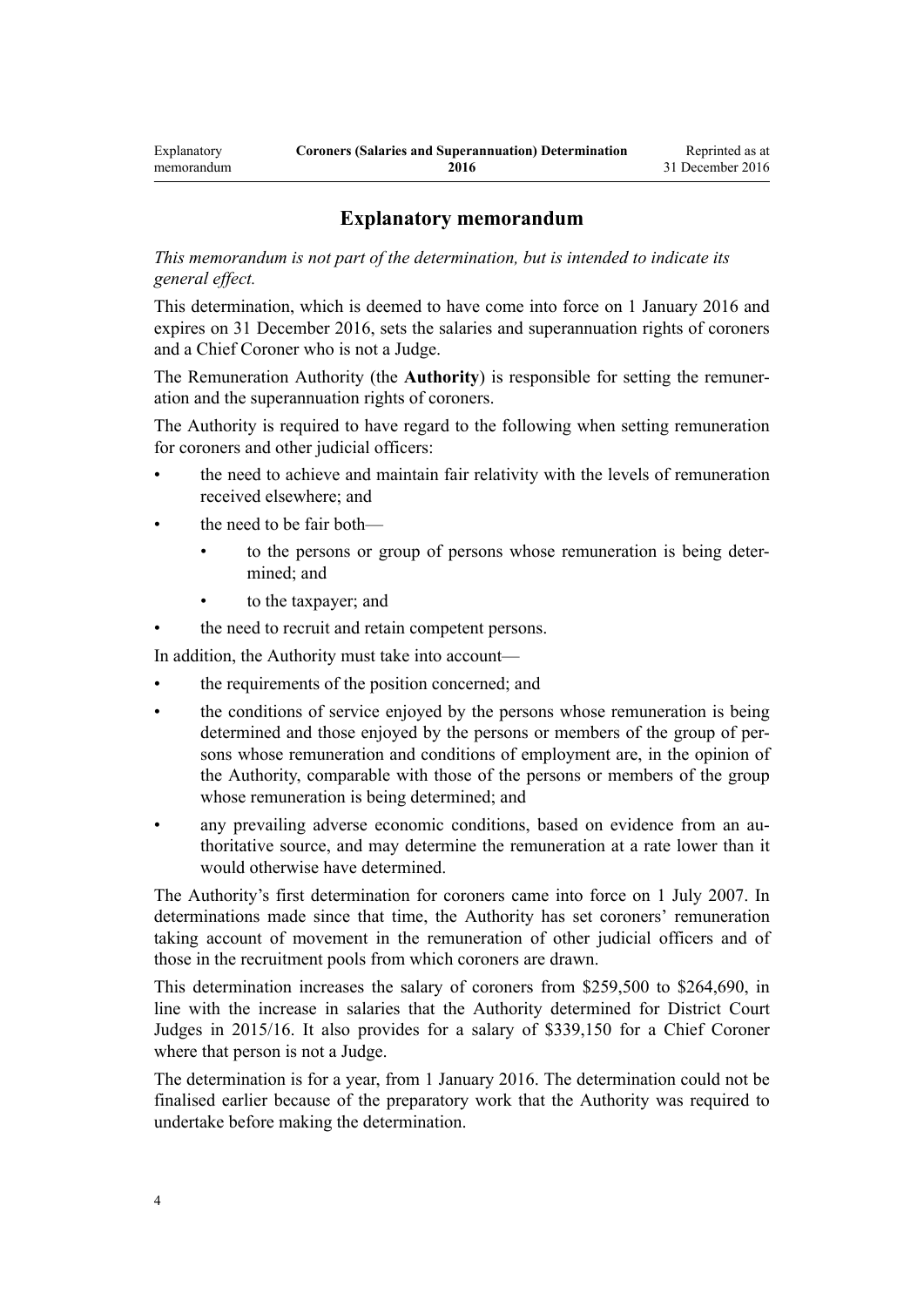| Reprinted as at  | <b>Coroners (Salaries and Superannuation) Determination</b> | Explanatory |
|------------------|-------------------------------------------------------------|-------------|
| 31 December 2016 | 2016                                                        | memorandum  |

Issued under the authority of the [Legislation Act 2012](http://prd-lgnz-nlb.prd.pco.net.nz/pdflink.aspx?id=DLM2997643). Date of notification in *Gazette*: 16 June 2016.